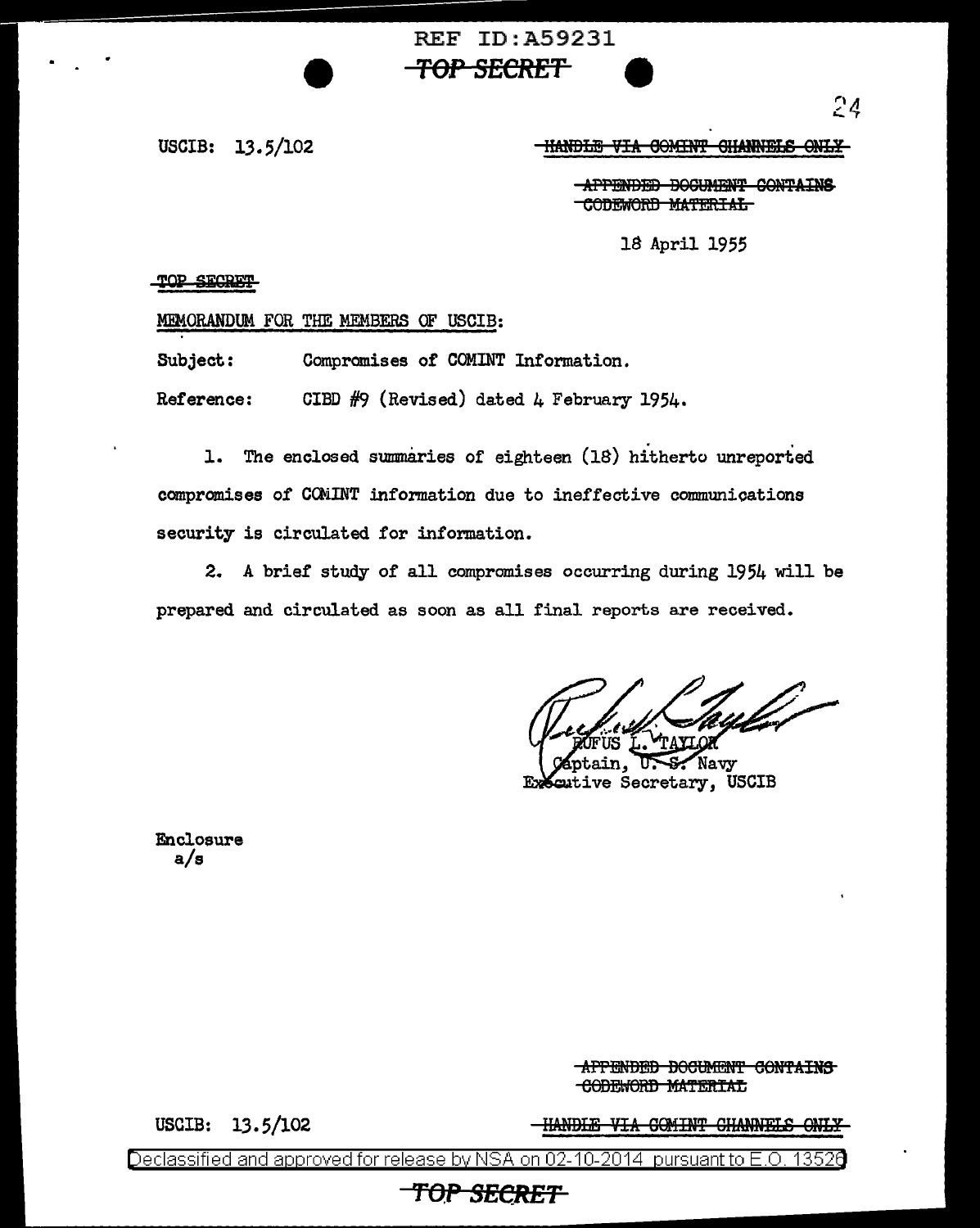NATIONAL SECURITY AGENCY

SECRET FIDER

### COMPROMISES OF COMINT INFORMATION

1. On 1 June 1954, a COMINT compromise occurred at the 691oth Security Group, Landsberg, Germany, during on-line PYTHON operation. On that date a portion of a SECRET codeword message was transmitted in the clear to the 6961st Communications Squadron, San Antonio, Texas over a circuit composed of radio and wire links presumed vulnerable to interception. The compromised information is believed to be chatter on a ,Satellite link, from which little can be inferred except that information from some communications link is being intercepted and reported. This clear text transmission resulted from failure of the transmitting operator to switch his equipment to the "cipher" position before beginning his transmission. A contributing factor to this occurrence was the fact that, on the very morning of the violation, a modification, specifically designed to prevent such plain language transmission, was removed from the cryptographic equipmeqt. Remedial action taken by the Commander, 6910th Security Group consisted of the immediate reinstallation of the modification and issue of instructions to the operators placing greater emphasis on the use of proper operating procedures by all on-line operators. Statements from the individuals concerned were included in the report or investigation received from the violating station, and support the facts as presented by the Commanding Officer. However, a description of the station's training program for conununication security as applied to COMINT has not been received, due to the fact that the final report was prepared prior to receipt or the National Security Agency Circular which requires this information.

2. On 16 August 1954, a COMINT compromise occurred at the 50lst Communications Reconnaissance Group, Yongsan, Korea, during on-line DAPHNE operation. On that date a portion of a CONFIDENTIAL message was transmitted in the clear over communication facilities composed of wire and underwater cable links vulnerable to interception. The compromise of this information revealed one unidentified call sign. and its association with the National Security Agency. This clear text transmission resulted from failure 01· the transmitting operator to adhere to existing procedures. While transmitting a message to the Army Security Agency, Far East, the operator at the 501st CRG was informed by the distant operator that he was garbling, and was instructed to switch to the "text" position for the purpose of a circuit test. Upon resuming transmission, after the test was completed, the 50lst Communications Reconnaissance Group operator neglected to switch back to the"cipher" position, and transmitted plain language until stopped by the operator at the Army Security Agency, Far East. The Commanding Officer, 50lst Communications Reconnaissance Group, in order to reduce the likelihood of a recurrence, has taken action to orientate all communications personnel thoroughly in the use of proper operating procedures, and impress upon them the possible consequences of becoming lax while performing their duties.

**TOP SECRET EIDER** 

 $\frac{10P}{PAGE}$  becker control  $\frac{1}{PAGES}$  = 550659-B

9 PAGES

 $\ddot{r}$  :  $\mathbf{r}$ . .<br>.....

 $\ddot{r}$  . . ... • ...<br>!<br>!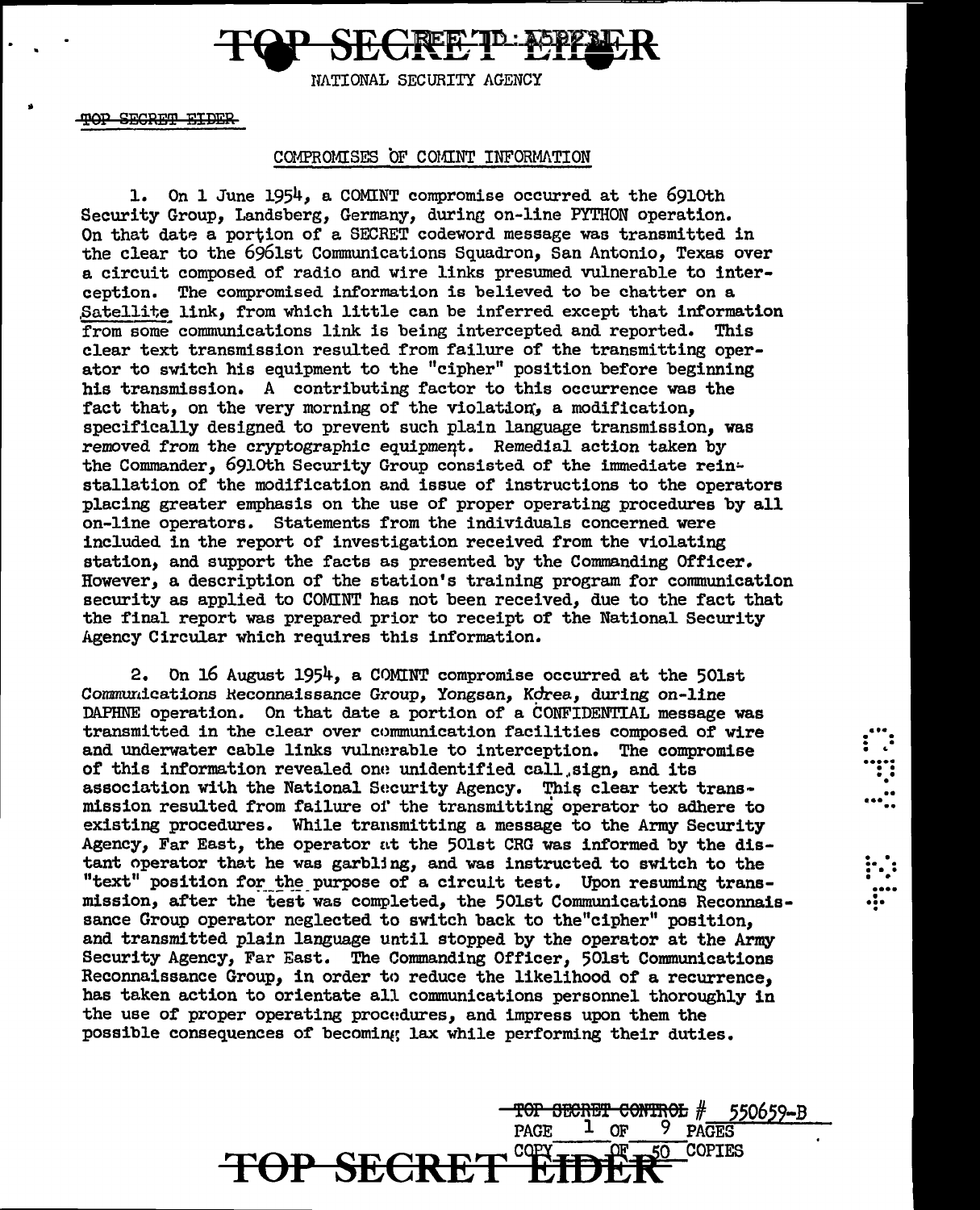

### TOP SECRET EIDER

Statements from the individuals concerned have been received, and support the facts as presented by the Commanding Officer. The Commending Officer, 501st Communications Reconnaissance Group, reports that an extensive local trainine program has been conducted whereby Communication Center personnel have received review instructions from the Officer in Charge, concerning the proper handling of COMINT via cryptographic communications facilities.

3. On 2 September 1954, a COMINT compromise occurred at Vint Hill Farms Station, Warrenton, Virginia. On that date a portion of an International Commercial Radio Daily Coverage Report (ICR DCR) was transmitted in the clear to the National Security Agency over a landline circuit vulnerable to interception. The information compromised reveals our knowledge of ICR call signs, frequencies, and schedules. This compromise occurred while the Vint Hill Farms operator was utilizing circuit terminal equipment to produce additional copies of the report for courier delivery to the National Security Agency. During the process, the line/local switch was inadvertently changed to the line position, placing the equipment on-line with the National Security Agency. The clear text transmission continued until it was broken by the NSA operator. The Commanding Officer, Vint Hill Farms, stated in the final report of the violation that all communications center personnel have been directed not to use circuit terminal equipment for any purpose other than authorized transmissions. In addition, further training has been given to communications personnel in the proper use of the installed equipment. Statements from the individuals concerned have been received, and support the facts as presented by the Commanding Officer. The station's training program has been described as consisting of a scheduled study of all publications applicable to the cryptosystems held, with written tests to determine comprehension. Training also includes practical application of communication principles by such means as practice encipherimg and deciphering.

4. On 12 September 1954, a COMINT compromise occurred at the 6961st Communications Squadron, San Antonio, Texas, during on-line GALATEA operation. On that date a portion or a TOP SECRET codeword message was transmitted in the clear to the 6920th Security Group, Shirai Air Base, Japan,.over a circuit composed or radio and wire links vulnerable to interception. [

 $\overline{\text{The}}$ 

...<br>....<br>....

•  $\ddot{\cdot}$ 

. . .. . . . . . . . •••• ••• .

cleartext. transmission resulted from failure of the operator responsible to adhere to the existing on-line break procedure. The subject message was actually being transmitted from the 6920th Security Group to the 6961st Communications Squadron. The two stations lost cipher contact and switched to the "text" position. After cipher contact had been regained, the receiving operator, not realizing his equipment was still in the "text" position, transmitted a portion of the message to indicate

86-36/50 USC 3605

PL 86-36/50 USC 3605<br>EO 3.3(h)(2) **TOP SEGRET**<sup>PAGE</sup>TP FELL 2 <sup>PAGES</sup> TOP GFORET CONTROL / 550659-B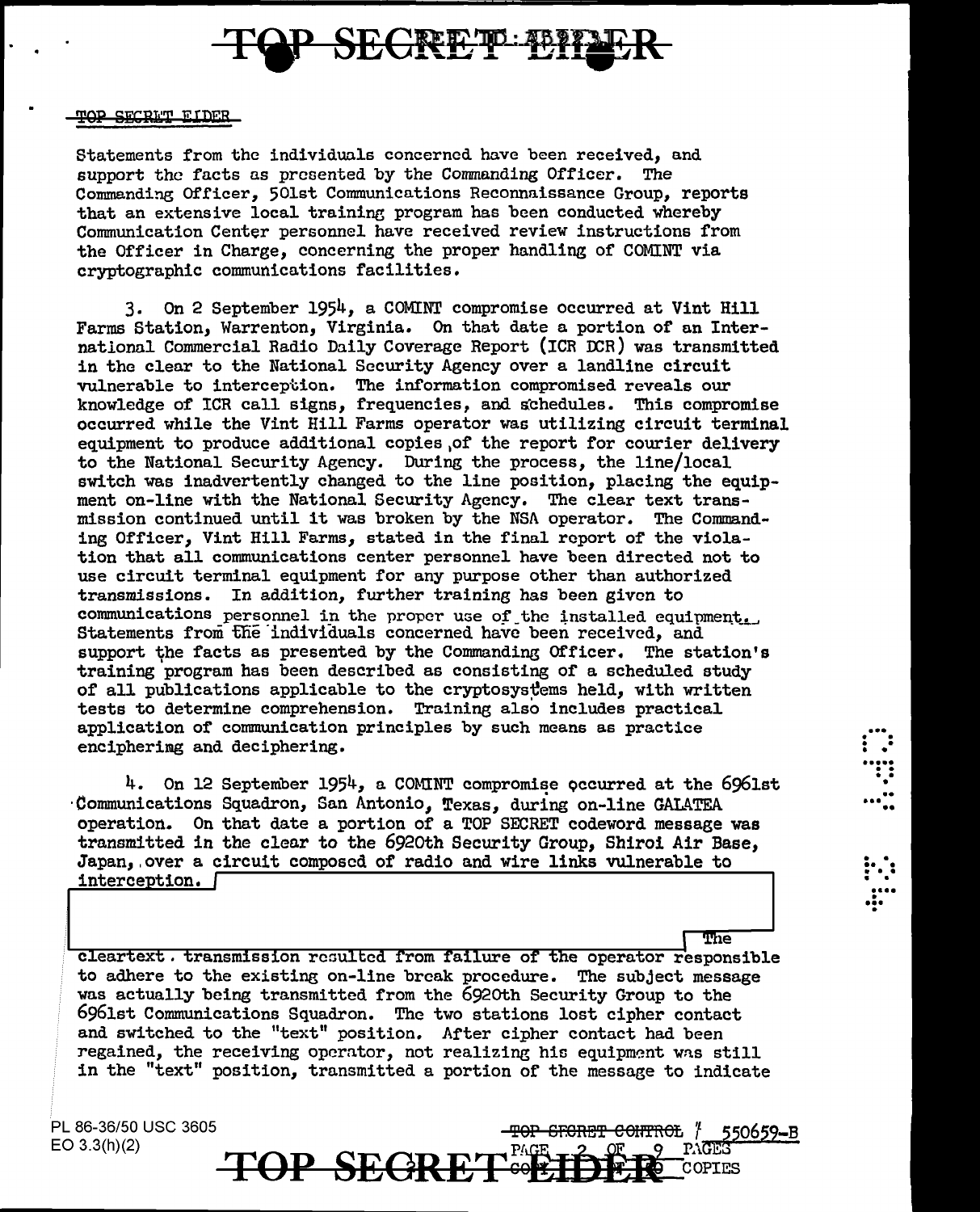

TOP SECRET EIDS?

 $EO 3.3(h)(2)$ PL 86-36/50 USC 3605

to the distant operator from which point to resume transmission. The Communder, 6961st Communications Squadron, reports that the oberator involved has been disciplined under Article 15 of the Uniform Code of Militury Justice. Statement; from the individuals concerned have been received, and support the fucts as presented by the Commanding Officer. The responsible operator was experienced and ordinarily very capable. A comprehensive description of the station's training program for communication security as applied to COMINT has also been received, and provides sufficient training in that phase of circuit operation applicable to this particular type of violation.

5. On 12 September 1954, two COMINT compromises occurred at the 3rd Radio Squadron, Mobile, Elmendorf Air Force Base, Alaska, during on-line PYTHON operation. In each instance a portion of a message. one classified CONFIDENTIAL and the other SECRET codeword, was transmitted in monoalphabetic substitution cipher to the National Security Agency over a landline circuit vulnerable to interception. One comptomise,

Both of these violations resulted from the one-time key tape sticking over the sensing pins of the transmitter distributor. The torn tape stop mechanism, which would have prevented these compromises, had been temporarily removed from the circuit for repair and adjustment. The Commander, jrd Radio Squadron, Mobile, reports that the responsible operators have been disciplined under Article 15 of the Uniform Code of Military Justice. In addition, all operators were cautioned to be on the alert for this type of occurrence, and maintenance personnel have completed a thorough check and adjustment of the equipment involved. Statements from the individuals concerned have been reccived, and support the facts as presented by the Commanding Officer. The violating station has provided a complete outline of the training program for communication security as applied to COMINT. That phase of circuit operation applicable to this particular type of violation is adequately covered.

6. On 17 September 1954, a COMINT compromise occurred at the 6961st Communications Squadron, San Antonio, Texas, during on-line PYTHON operation. On that date a portion of a SECRET codeword message was transmitted in the clear to the 10th Radio Squudron, Mobile, Chicksands Priory, England, over a circuit composed of radio and wire links vulnerable to interception. [

Taken by itself, however, this information is meaningless, since it is an arbitrary National Security Agency designation. The subject message

TOP SECRET EIDER

TOP SECRET CONTROL 7 550659-B **PAGE** 3 OF 9 PAGES OF. 50 COPIES COPY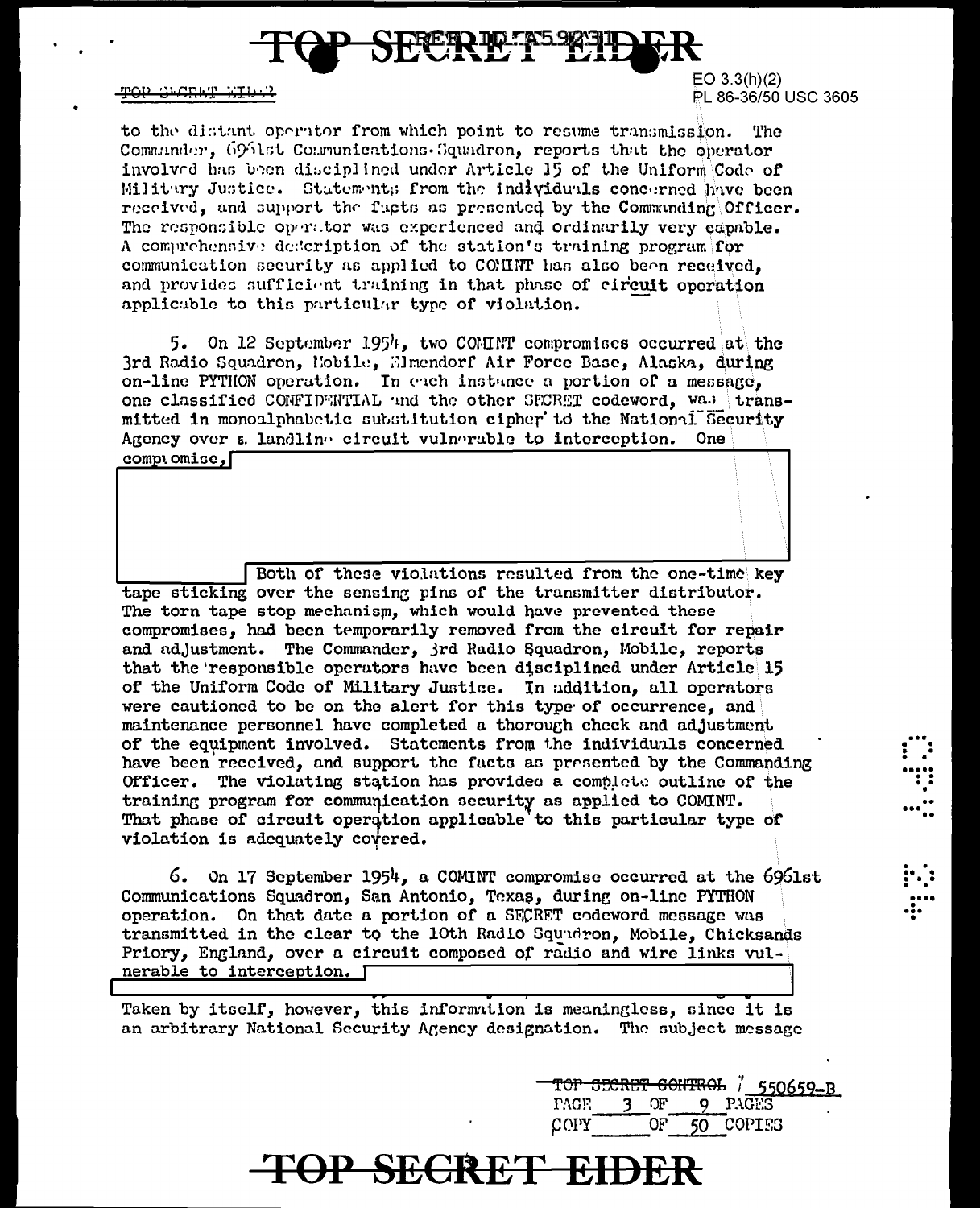

#### <del>TOP SHCRET EIDER</del>

was actually being transmitted from the 10th Radio Squadron, Mobile, to the 6961st Communications Squadron. The two stations lost cipher contact and switched to the "text" position. The receiving operator, after cipher contact was regained, failed to realize that his equipment was still in the "text" position and transmitted a portion of the message to indicate to the distant operator from which point to resume transmission. The Commander, 6961st Communications Squadron, reports that the importance of adhering to the prescribed on-line break procedure has been stressed to all squadron operators. The operator responsible has been disciplined under Article 15 of the Uniform Code of Military Justice. Statements from the individuals concerned have been received, and support the facts as presented by the Commanding Officer. A detailed breakdown of the station's training program for communication security as applied to COMINT bas, also been received, and indicates that sufficient emphasis is being placed on that phase of circuit operation applicable to this particular violation.

7. On 20 September 1954, a COMINT compromise occurred at the Army Security Agency, Europe, located in Frankfurt, Germany, during on-line DAPHNE operation. On that date a portion of a SECRET codeword message was transmitted in the clear to the 502nd Communications Reconnaissance Group, Heilbronn, Germany, over a landline circuit vulnerable to interception.

COMINT infor-

mation can be inferred from this compromise only by recovery of our system of assigning case notations, but since case notations have been so frequently compromised in the past, our system of allocation may be at least partially recovered. The subject message was actually being transmitted from the 502nd Communications Reconnaissance Group to the Army Security Agency, Europe. The operator at the Army Security Agency, Europe, upon receiving a garble, switched his equipment to the "standby" position and stopped the transmission. Not realizing that the equipment was still in the "standby" position, he proceeded to transmit a line of the message to indicate to the distant operator from which point a retransmission was required. The Chief, Army Security Agency, Europe, reports that appropriate disciplinary action has been taken against the operator responsible, and that all communication center personnel have been reapprised of the importance of strict adherence to prescribed regulations. Statements from the individuals concerned have been received, and support the facts as presented by the Commanding Officer. The operator responsible was considered fully qualified by his superiors, and upon questioning stated that he was aware of the proper procedures, but was not mentally alert at the time of the occurrence. A comprehensive description of the station's training program for communication security as applied to COMINT has also been received, and the training in that phase of circuit operation involved is adequate.

**TOP SECRET EIDER** 

 $EO$  3.3(h)(2) PL 86-36/50 USC 3605

| TOP SECRET CONTROL / 550659-B |  |     |  |           |  |  |  |
|-------------------------------|--|-----|--|-----------|--|--|--|
| PAGE.                         |  | OF. |  | 9 PAGES   |  |  |  |
| COPY                          |  |     |  | 50 COPIES |  |  |  |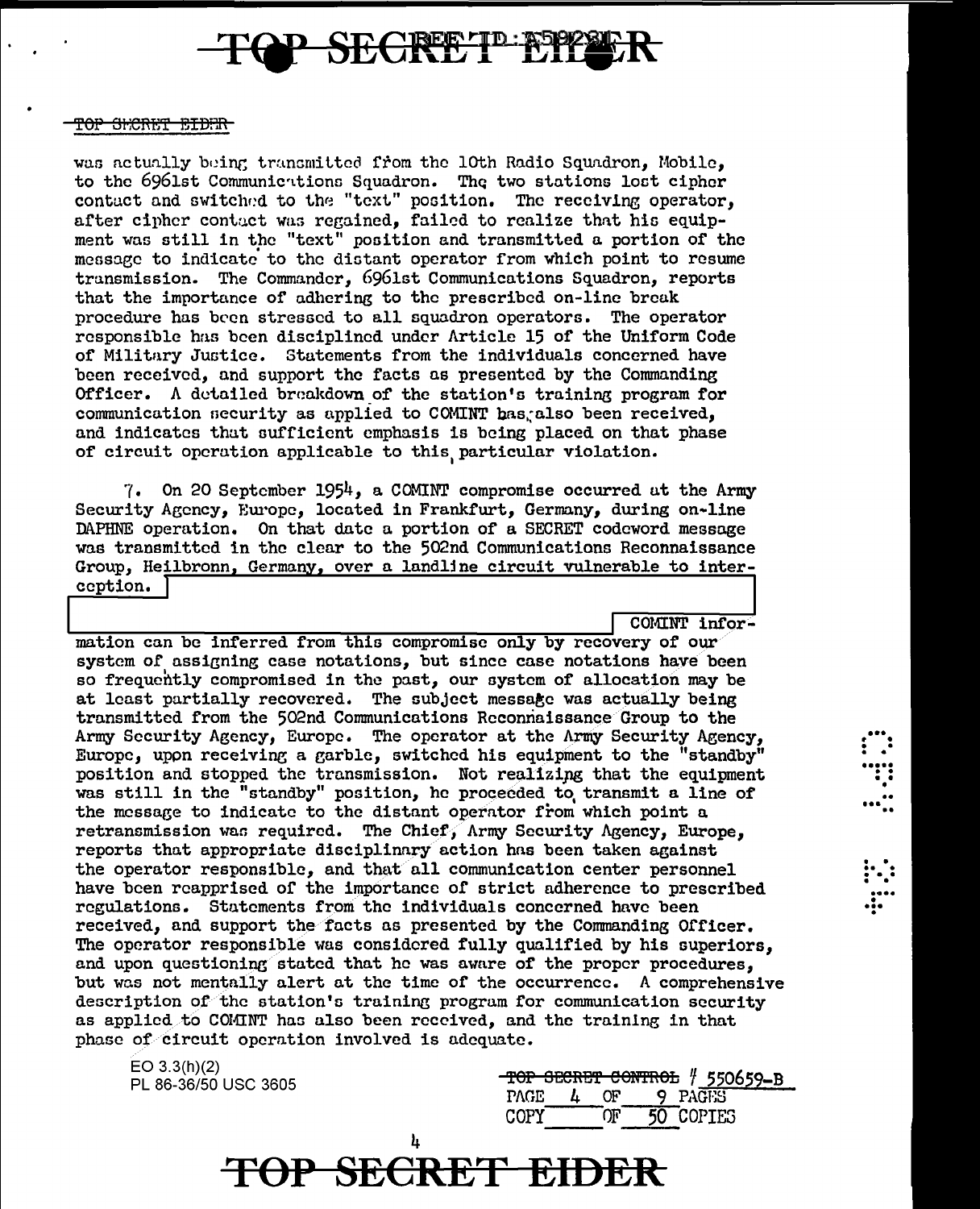

TOP GECRET EIDER

 $EO 3.3(h)(2)$ PL 86-36/50 USC 3605

8. On 24 September 1954, a COMINT compromise occurred at the Army Security Agency, Europe, located in Frankfurt, Germany, during on-line DAPHNE operation. On that date a portion of a SECRET codeword message was transmitted in the clear to the 502nd Communications Reconnaissance Group, Heilbronn, Germany, over a landline circuit vulnerable to interception. This compromise revealed analysis of Russian communications, and some knowledge of the order-of-battle of Russian military problems. The subject message was actually being transmitted from the 502nd Communications Reconnaissance Group to the Army Security Agency, Europe, while the cipher component (ASAM 2-1) of the Army Security Agency, Europe, transmit side of the circuit was out for repair. The Army Security Agency. Europe, operator received a garble, and not realizing that the ASAM 2-1 was missing from his send position, transmitted a portion of the message to indicate to the distant operator the point at which the garble appeared. A contributing factor to this occurrence was the lack of proper supervision, due to the fact that a shortage of communication center personnel necessitated the use of supervisory personnel to operate crypto positions. The Chief, Army Security Agency, Europe, reports that appropriate disciplinary action has been taken against the personnel responsible, and that in the future supervisory personnel will perform only supervisory duties, and will not be used as operators. Statements from the individuals involved have been received, and support the facts as presented by the Commanding Officer. The violating station has submitted a copy of the current communication security training program. It provides adequate training in the phase of circuit operation which is applicable to this particular compromise. As a result of this specific occurrence, all communications personnel have been tested to redetermine their capabilities.

9. On 24 September 1954, a COMINT compromise occurred at the Army Security Agency, Europe, located in Frankfurt, Germany during on-line PYTHON operation. On that date a portion of a SECRET codeword message was transmitted in monoalphabetic substitution cipher to the National Security Agency over a circuit composed of landline and underwater cable links vulnerable to interception.

In this instance the compromise may be attributed to negligence of the transmitting operator in permitting the one-time key tape to run through the last segment, and to become stuck over the sensing pins of the transmitter distributor. The circuit operator left his position temporarily to perform other duties. Such absence from his position was in direct violation of a communication center Standing Operating Procedure, which requires constant observation of the equipment while the transmitter distributor is operative. The Chief, Army Security Agency, Europe, reports that the operator responsible has been reduced in grade, and that closer supervision will be given to all operating personnel by the Trick Chief and the Duty Officer. Since this occurrence the torn tape

TOP SECRET EID

TOP SECRET CONTROL / 550659-B PAGE. СF **9 PAGES** COPY OĿ. 50 COPIES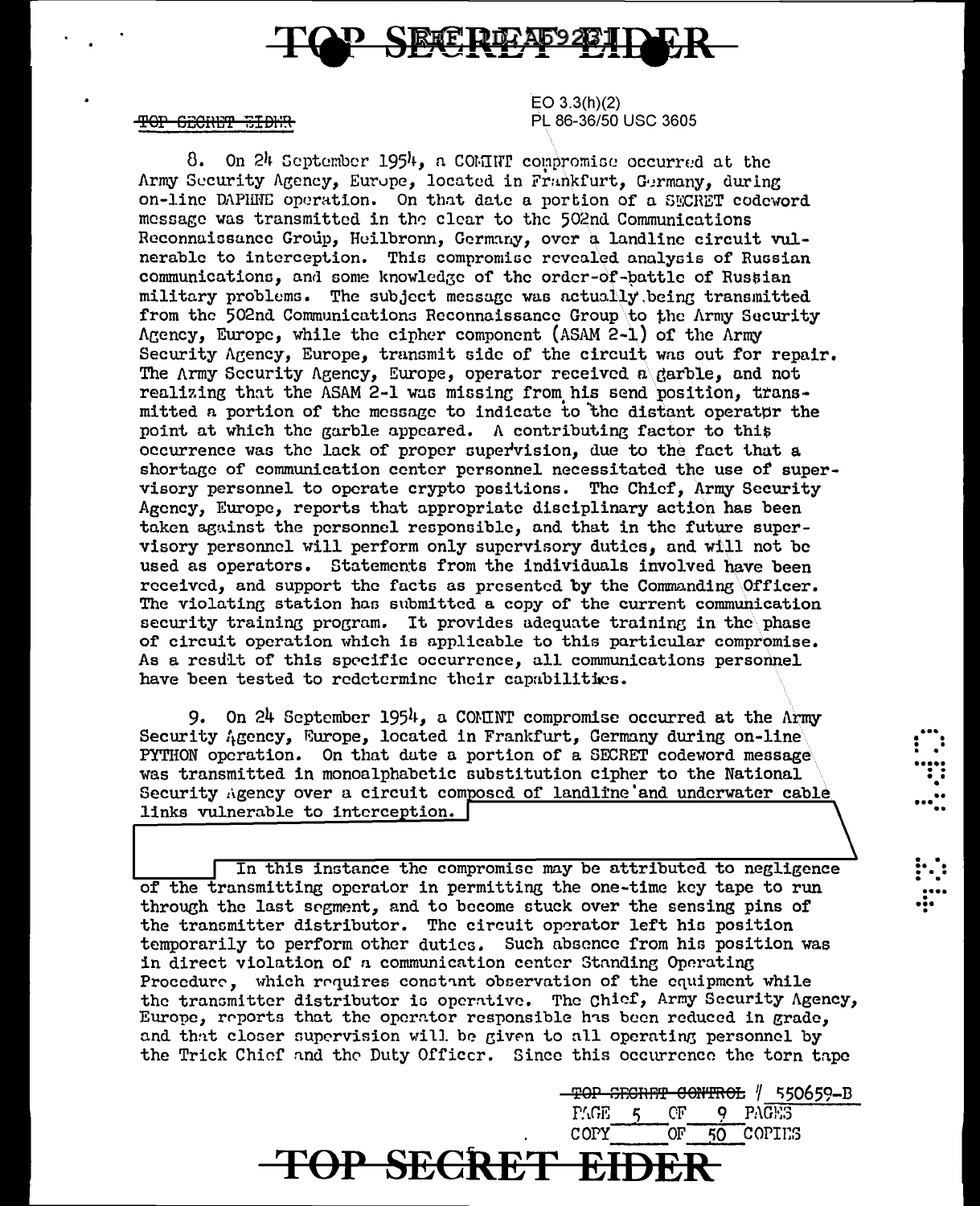

 $EO$  3.3(h)(2) PL-86-36/50 USC 3605

<del>'OP SECRET EIDHR</del>

stop mechanism, which is specifically designed to prevent violations of this nature. has been installed on all couirment of the type involved. Statements from the individuals concerned have been received, and support the facts as presented by the Commanding Officer. The operator responsible was fully qualified, having had nine months cryptocenter experience. The station's training program for communication security as applied to COMINT has been submitted. and provides adequate training in the proper operation of on-line circuits.

10. On 30 September 1954, a COMINT compromise occurred at the 6920th Security Group. Shiroi Air Base, Japan, during on-line PYTHON operation. On that date a portion of a TOP SECRET codeword message was allegedly transmitted in the clear to the 29th Radio Squadron. Mobile. Clark Air Force Base. Philippine Islands over a radio circuit vulnerable to interception. The information presumed exposed was a portion of an intelligence report dated 27 September 1954.

Reports of investigation have been received from the 6920th Security Group and the 29th Radio Squadron, Mobile, and are in direct conflict. The report from the 6920th Security Group concludes that a clear text transmission did not occur since the one-time key tape was at all times being fed through the transmitter distributor. and was constantly being mixed with the clear text tape. It is the opinion of the 6920th Security Group that the operator at the 29th Radio Squadron, Mobile, while attempting to break the transmission after receiving garble, switched to the "ready" position rather than the "standby" position, as claimed by the 29th Radio Squadron, Mobile. By switching to the "ready" position, which is a cipher position, it might appear that the message was being received in the clear, while actually it was being properly enciphered, and good copy was being received. In the report from the 29th Radio Squadron, Mobile, however, the operator involved and the trick chief on duty at the time definitely state, in their sworn statements, that the receive equipment was in the "standby" position at the time clear text was received, in which case the transmission itself would have to have been in the clear. Since the true facts surrounding this occurrence could not be resolved, there was no recourse but to compromise the information. Statements from the individuals concerned at both stations have been received, and support the facts as presented by the respective Commanding Officers. A complete and comprehensive description of the 6920th Security Group's training program for communication security as applied to COMINT has also been received, and provides adequate training in the proper operation of on-line circuits.

|             |              | TOP SECRET CONTROL # 550659-B |
|-------------|--------------|-------------------------------|
| <b>PAGE</b> | 6 OF 9 PAGES |                               |
| COPY        | 50 COPIES    |                               |

TOP SECRET EIDER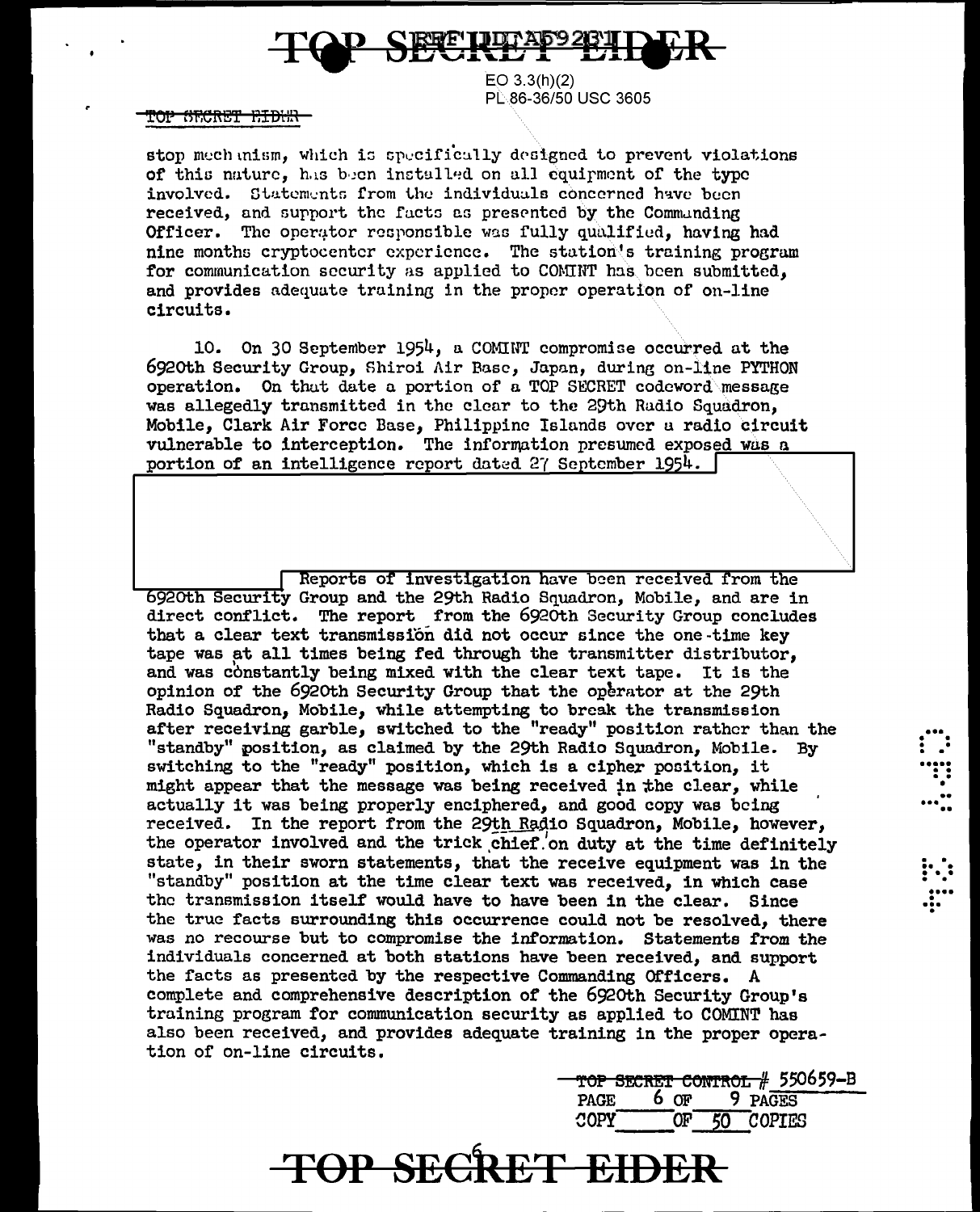TOD SECRET FIRE

 $50\bar{3}.3(h)(2)$ PL 86-36/50 USC 3605

> . . . . <u>.</u> ."<br>. .<br>....

 $\ddot{\cdot}$ .. ... ..

 $\left| \cdot \right|$ 

• • .... I ... •

11. On 6 October 1954, a COMINT compromise occurred at the 33 th Communications Reconnaissance Company, Fort Bragg, North Carolina. On that date a message was enciphered in the DAPHNE cryptosystem using a message rotor arrangement and message rotor alignment identical to those used for enciphering a message on the previous day. As a result. two messages. each containing  $125$  groups. were enciphered in depth.

The direct cause of this occurrence was failure of the operator who enciphered the earlier message to cross from the key list the rotor arrangement and the rotor alignment he had used, as required by the Standing Operating Procedure of the cryptocenter, as well as the operating instructions applicable to the DAPHNE cryptosystem. The Commanding Officer, 33'th Communications Reconnaissance Company, reports that a triple check log for Trick Chiefs has been established to insure the deletion of all rotor arrangements as they are used, and Trick Chiefs are now required to sign for all rotor arrangements used during their shift. In addition, a daily check is performed by the Communications Chief and the Officer in Charge. Statements from the individuals concerned have been received, and support the facts as presented by the Communding Officer. A brief description of the Communication Center's training program for communication security has also been received, and it states that all communications personnel receive continuous training and instruction in cryptographic and meGsage-handling procedureo under the supervision of the Communications Chief. As a result of thia specific compromise, renewed emphasis has been placed upon the importance of protecting COMINT information.

12. On 8 October 1954, a COMINT compromise occurred at the 10th Radio Squadron, Mobile, Chicksands Priory, England, during on-line DAPHNE operation. On that date a portion of u GECRET codeword message was transmitted in the clear to the  $3$ <sub>i</sub>th Radio Squadron'Mobile, Kirknewton, Scotland, over a landlinc circuit vulnerable to interception.

The direct cause of this occurrence was non-compliance with the LUth Radio S *i*uadron, Mobile, Standing Operating Procedure for on-line correction requests, which requires reference by line number rather than by words contained in the text. In this instance the receiving operator had run out of tape, and stopped the transmission. After changing tape reels, he proceeded to transmit the last correctly received line, while in the "text" position, to indicate to the distant operator from which point to resume transmission. The Commanding Officer, 10th Radio Gquadron, Mobile, reports that the operator responsible has been relieved from duty in the Cryptographic Section, and after receiving additional training will be assigned to the Teletype Section. In the future more attention will be placed upon assignment of personnel after they have completed the Communications Training Course. Statements

> TOP SECRET CONTROL ... 550659-B PAGES 7 CF 9 PAGES COPY OF 50 COPIES

# **TOP SECRET EIDER**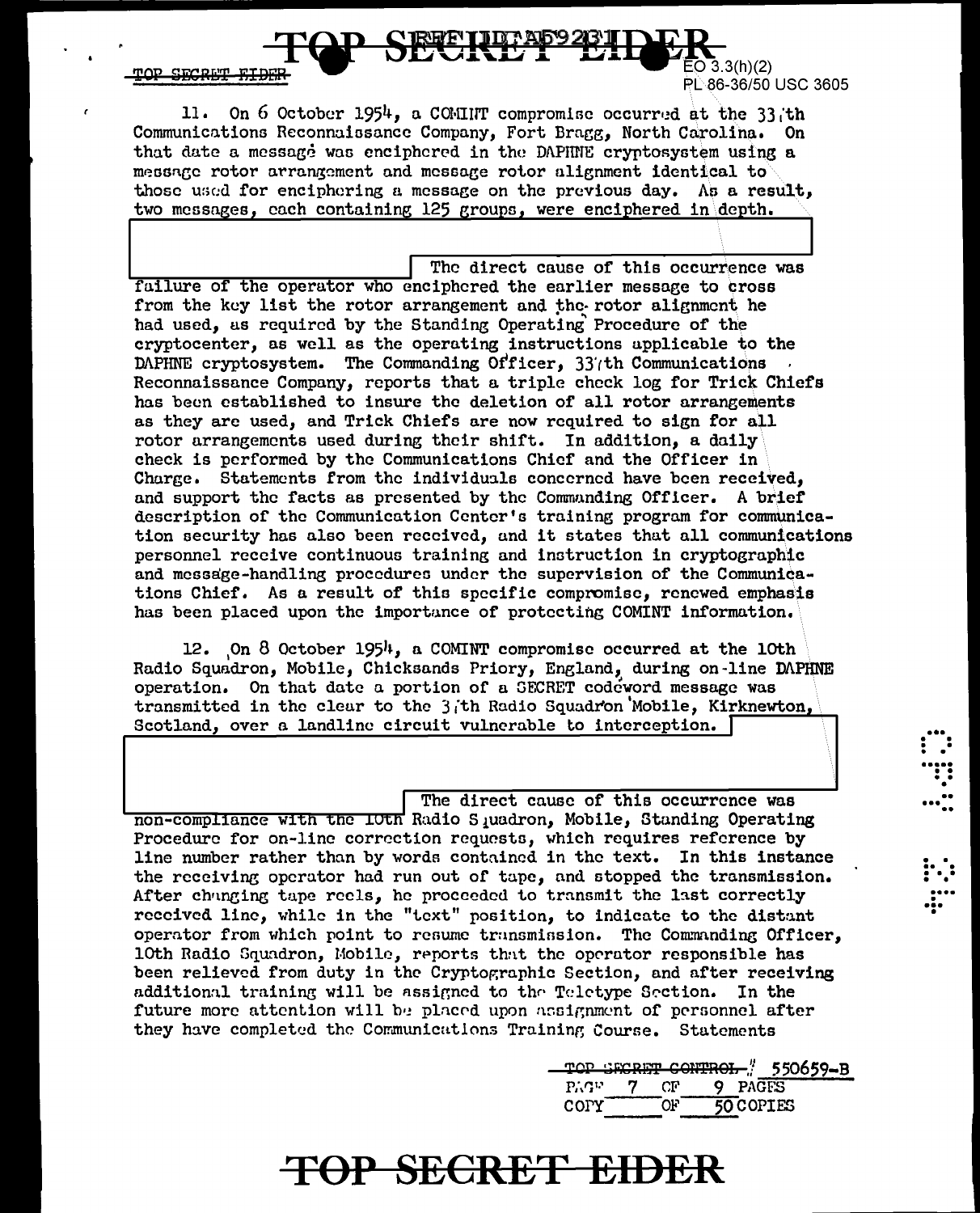$\bar{E}$ O 3.3(h)(2) PL 86-36/50 USC 3605

The violation. in

from the individuals concerned have been received, and support the facts as presented by the Commanding Officer. The operator responsible for this violation had completed the communications course, but his experience as an on-line operator was limited to only ten days.  $\Lambda$ very detailed outline of the communication center training program for communication security has been recrived, and that portion dealing with on-line circuit operation is adequate.

13. On 22 October 1954, a COMINT compromise occurred at the Army Security Agency, Europe, during on-line DAPHINE operation. On that date a portion of a SECRET codeword message was transmitted in monoalphabetic substitution cipher to the 502nd Communications Reconnaissance Group, Heilbronn, Germany, over a landline circuit vulnerable to interception.

this instance, may be attributed to a malfunction of the ASAM 2-1. which caused the rotors to stop stepping. Maintenance personnel at the Army Security Agency, Europe, have determined that screws on the main shaft support bracket worked loose from the base of the ASAM 2.1, causing the clutch throw-out lever to bind on its cam. This in turn prevented the rotor drive bar assembly from functioning. The Chief, Army Security Agency, Europe, reports that a new maintenance program, which requires a daily check of on-line ASAM 2-1 equipment, has been initiated to prevent future malfunctions of this nature. Statements from the individuals concerned have been received, and support the facts as presented by the Commanding Officer. Since this violation involved an equipment malfunction rather than an operator inadvertency, a copy of the station's revised maintenance program was submitted in lieu of the training program for communication security as applied to COMINT. This maintenance program is adequate to insure regular checks of on-line equipment.

14. On 27 October 1954, a COMINT compromise occurred at the National Security Agency Communications Center during on-line PYTHON operation. On that date a portion of a SECRET codeword message was transmitted in the clear to Two Rock Ranch Station, Petaluma, California over a landline circuit vulnerable to interception. This compromise, which is not considered serious,

The violation, in this instance, occurred when the National Security Agency operator, after receiving a garble and switching to the "text" position, transmitted a portion of the message in the clear to indicate to the distant operator at which point the garble appeared. The Chief, Operations Division, reports that the operator responsible has been verbally reprimanded and advised of the seriousness of his error. In addition, he has been reindoctrinated in the use of proper on-line break procedure. Statements from the individuals concerned have been received, and support the facts as presented by the Officer in Charge. A comprehensive outline of the Communication Center's training program for communication security as applied to COMINT has also been received, and includes sufficient training in the proper operation of on-line circuits.

3

**TOP SECRET EIDER** 

TOP SECRET CONTROL " 550659-B 9 PAGES PAGF  $8$  OF COPIES  $\mathtt{COPY}^\top$  $CF<sub>50</sub>$